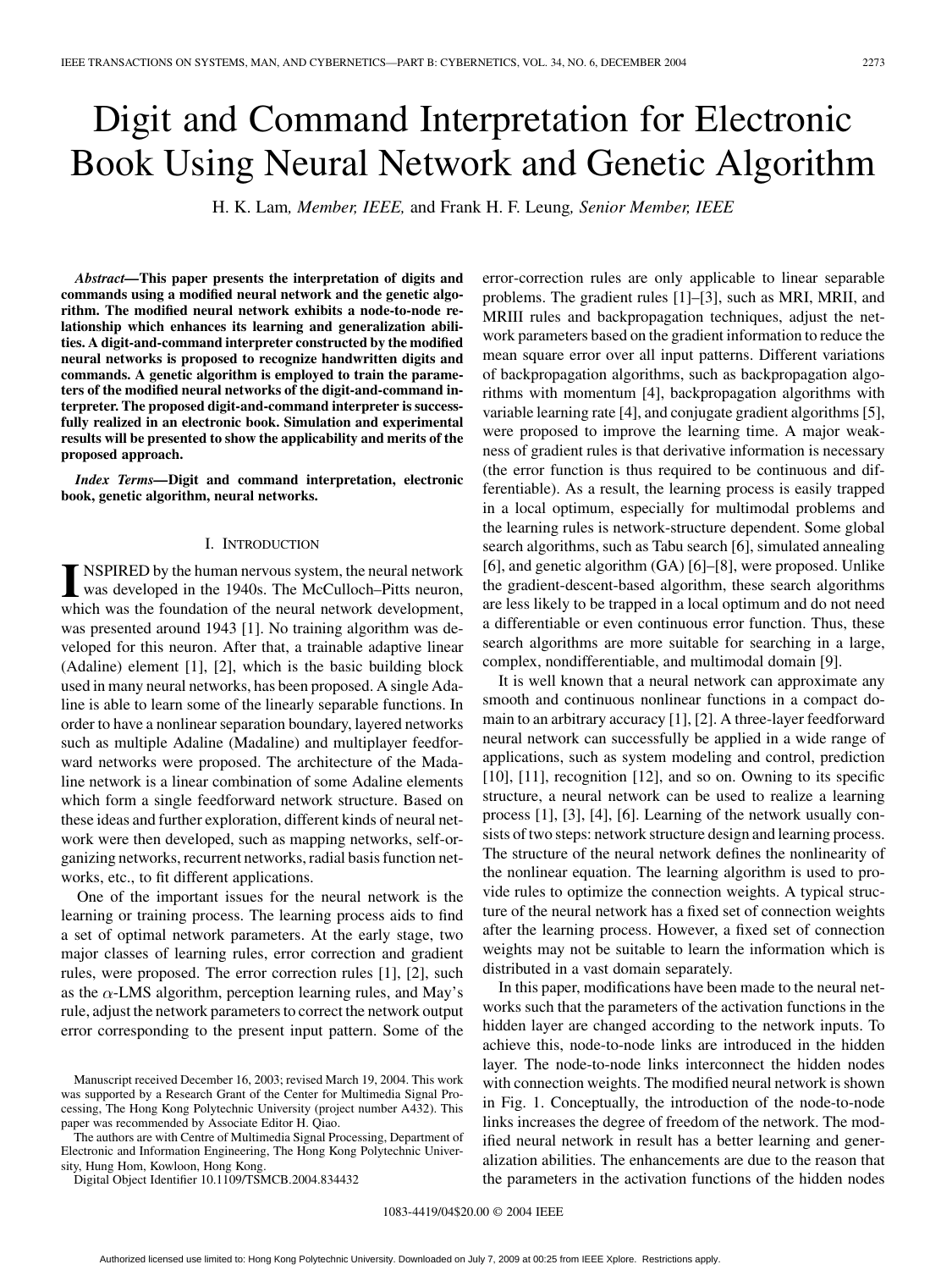are allowed to change to cope with the changes of the network inputs in different operating subdomains. As a result, the modified neural network seems to have an individual neural network to handle the inputs of each operating subdomain. This characteristic is good for the modified neural network to handle problems with a large input data set in a large spatial domain.

A digit-and-command interpreter formed by the modified neural networks is proposed for recognizing handwritten digits and commands in this paper. The proposed digit-and-command interpreter will be realized practically in a prototype of the electronic book. Different methodologies for recognizing handwritten characters can be found in the literature. Generally, four different approaches [[13\]](#page-10-0) are used: template matching, statistical techniques, structural techniques, and neural/neural-fuzzy networks. The idea of the template-matching approach is to determine the best match between the stored templates and the inputs. Deformable models [\[14](#page-10-0)], [[15\]](#page-10-0), which are good in handling large shape variations, have been applied to the recognition of handwritten digits. During the recognition process, the patterns or shapes will be deformed to match with the input patterns. A classifier will then be employed to interpret the input patterns based on the extracted information. In [[14\]](#page-10-0), the deformable model was employed to represent the images in terms of contours. Dissimilarity measures will be obtained between characters and be used for classification. In [\[15](#page-10-0)], the deformable models were integrated into a Bayesian framework for recognition of handwritten characters. For statistical techniques, statistical decision theory is employed to determine the class to which the input belongs to. Hidden Markov modeling [\[16](#page-10-0)] is one of the popular statistical techniques for handwritten character recognition. On applying structural techniques, some complex patterns are represented by some simpler patterns. Based on these simpler patterns, the input can be classified. Examples of structural techniques include grammatical [\[17](#page-10-0)] and graphical [[18\]](#page-10-0) methods. In general, the neural/neural-fuzzy network approaches are model-free. The main idea of the neural/neural-fuzzy network approaches [\[19](#page-10-0)] is to learn the features of the training patterns in an off-line manner. The features can then be recognized using the trained neural/neural-fuzzy network. In [\[20](#page-10-0)], the orthogonality and information measures were employed to evaluate the features of the characters. These two measures will be taken as the inputs of the multilayer feedforward neural networks for classification. A self-organizing map approach can also be found in [\[21](#page-10-0)], of which the self-organizing map model were used to implement a modular classification system. An improved neocognitron approach, which is good in dealing with two-dimensional pattern recognition problems, was proposed in [\[22](#page-10-0)] for digit classification. However, the computational demand for the approach is high due to the complex structure of the neocognitron. A combined neural network architecture [[23\]](#page-10-0), which consists of two neural networks connected in cascade, can also be found to handle the recognition problems. The first neural network is for feature extraction, while the second one acts as a classifier. Furthermore, different kinds of neural and statistical classifiers were reported in [[24\]](#page-10-0).

A recognition system, the digit-and-command interpreter, is proposed and implemented practically in the prototype of elec-



Fig. 1. A modified three-layer fully connected feedforward neural network with a node-to-node relationship.

tronic book in this paper. The digit-and-command interpreter, which consists of some modified neural networks connected in hierarchical structure, is able to recognize digits 0–9 and three (control) characters, namely *Backspace*, *Carriage Return*, and *Space*. The hierarchical structure provides expandability and flexibility to the digit-and-command interpreter. Extra graffiti can be added to the interpreter by adding an extra module without being to retrain all the networks. These properties fit for the development of different versions of electronic books required different recognition abilities. An improved GA [\[25](#page-10-0)] will be employed to train the parameters of the modified neural networks.

This paper is organized as follows. The modified neural network will be presented in Section II. A digit-and-command interpreter, which is formed by the modified neural network, is proposed in Section III. The training of the parameters of the modified neural networks using an improved GA [\[25](#page-10-0)] will also be presented. Simulation and experimental results on interpreting handwritten digits and commands for an electronic book will be given in Section IV. A Conclusion will be drawn in Section V.

# II. MODIFIED NEURAL NETWORK

A modified three-layer fully connected feedforward neural network with node-to-node relationship shown in Fig. 1 is proposed. The node-to-node connections are introduced between neighbors (the upper and the lower nodes) in the hidden node layers. It should be noted that the upper node of the first node is the last node. An inter-link is connected to the first node from the last node. Similarly, the lower node of the last node is the first node. An inter-link is connected to the last node from the first node. As a result, the total number of interconnection links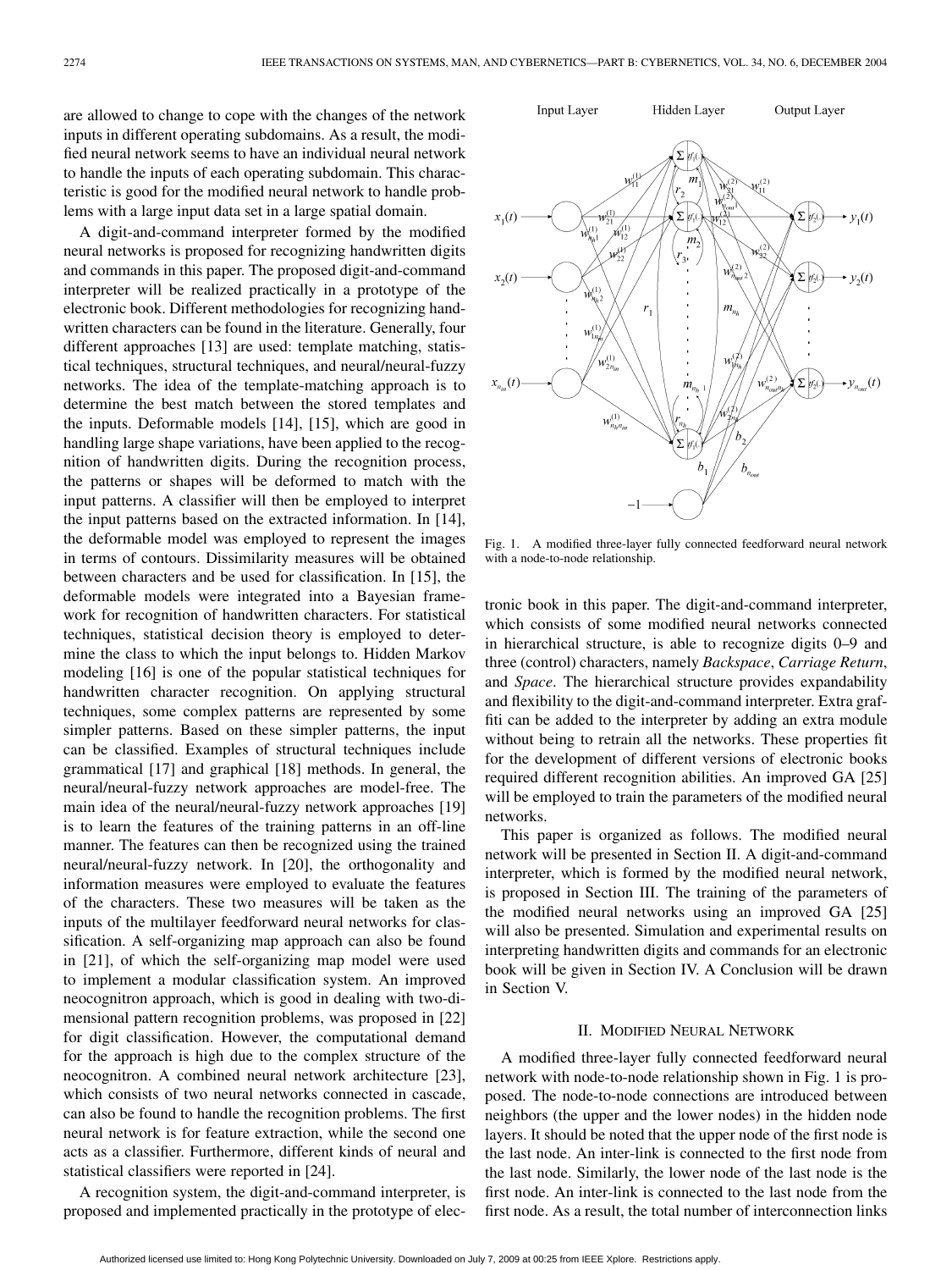

Fig. 2. Proposed architecture of the neural network.

is  $2n<sub>h</sub>$ . The node-to-node relationship enhances the degree of freedom of the neural network by adapting the changes of the inputs. Consequently, the learning and the generalization abilities of the modified neural network can be enhanced.

The proposed neural network can be regarded as consisting of two units, namely the rule-base (RB) and the data -processing (DP) neural networks, as shown in Fig. 2. The RB neural network (the node-to-node part of the proposed neural network) stores some rules governing how the DP neural network (the rest part of the proposed neural-network) handles the input data. By using the modified neural network, some cases that a traditional neural network with limited number of parameters cannot provide a good performance may be solved. Fig. 3 shows an example to demonstrate the inadequacy of a traditional neural network to these cases. In this figure, S1 and S2 are the two sets of data in a spatial domain. By solving a mapping problem with a traditional neural network for instance, the weights of the neural network are trained to minimize the error between the network outputs and the desired values. However, the two data sets are separated far enough for a single neural network to model. As a result, the neural network is only able to produce S (average of S1 and S2), shown in Fig. 3. This problem might be tackled if the neural network employs a larger number of network parameters. In order to improve the learning and generalization abilities of the neural network, the architecture shown in Fig. 2 is proposed. Referring to Fig. 3, when the input data belongs to S1, the RB neural network will provide the rule (network parameters corresponding to S1) for the DP neural network to handle the S1 data. Similarly, when the input data belongs to S2, the rules corresponding to S2 will be employed by the DP neural network to handle the input data. In other words, it operates like two individual neural networks handling their corresponding input data. Consequently, the proposed neural network is suitable to handle a large number of data. In this paper, the proposed neural network will be employed to handle the problem of handwritten-graffiti-and-command interpretation which involves lots of data.

Referring to Fig. 1,  $\mathbf{x}(t) = [x_1(t) x_2(t) \cdots x_{n_{\text{in}}}(t)]$  denotes the input vector;  $n_{\text{in}}$  denotes the number of input nodes; t denotes the current number of input vectors, which is a nonzero integer;  $w_{ij}^{(1)}$ ,  $i = 1, 2, ..., n_h$ ,  $j = 1, 2, ..., n_{in}$ , denotes the connection weights between the  $j$ th node of the input layer and the ith node of the hidden layer;  $n_h$  denotes the number of hidden nodes;  $w_{ki}^{(2)}$ ,  $k = 1, 2, ..., n_{out}$ ,  $i = 1, 2, ..., n_h$ , denotes the connection weights between the  $i$ th node of the hidden layer and the kth node of the output layer;  $n_{\text{out}}$  denotes the number of output nodes.  $m_i$  and  $r_i$  are the connection weights of the



Fig. 3. Diagram showing two sets in the spatial domain.

links between hidden nodes (there are  $2n_h$  inter-node links);  $b_k$  denotes the bias of the output nodes;  $tf_1(\cdot)$  and  $tf_2(\cdot)$  denote the activation functions of the hidden and output nodes, respectively.  $\mathbf{y}(t) = [y_1(t) y_2(t) \cdots y_{n_{\text{out}}}(t)]$  denotes the output vector. The input–output relationship is governed by the following equation:

$$
y_k(t) = tf_2\left(\sum_{i=1}^{n_h} w_{ki}^{(2)} f_{s_i}\left(\mathbf{x}(t)\right) - b_k\right), \quad k = 1, 2, \dots, n_{\text{out}}
$$
\n(1)

Referring to Fig. 1

$$
f_{s_i}(\mathbf{x}(t)) = tf_1\left(\sum_{j=1}^{n_{\text{in}}} w_{ij}^{(1)} x_j(t), m_i \sum_{j=1}^{n_{\text{in}}} w_{i+1j}^{(1)} x_j(t), \n r_i \sum_{j=1}^{n_{\text{in}}} w_{i-1j}^{(1)} x_j(t)\right), \quad i = 1, 2, \dots, n_h \quad (2)
$$

which denotes the output of the  $i$ th hidden node

 $\boldsymbol{\mathit{u}}$ 

$$
v_{i+1j}^{(1)} = \begin{cases} w_{1j}^{(1)}, & \text{for } i = n_h \\ w_{i+1j}^{(1)}, & \text{otherwise} \end{cases}
$$
 (3)

$$
w_{i-1j}^{(1)} = \begin{cases} w_{n_hj}^{(1)}, & \text{for } i = 1\\ w_{i-1j}^{(1)}, & \text{otherwise} \end{cases}
$$
(4)

$$
tf_{1}\left(\sum_{j=1}^{n_{\text{in}}}w_{ij}^{(1)}x_{j}(t),m_{i}\sum_{j=1}^{n_{\text{in}}}w_{i+1j}^{(1)}x_{j}(t),r_{i}\sum_{j=1}^{n_{\text{in}}}w_{i-1j}^{(1)}x_{j}(t)\right)
$$
  
= 
$$
\frac{2}{\frac{\left(\sum_{j=1}^{n_{\text{in}}}w_{ij}^{(1)}x_{j}(t)-m_{i}\sum_{j=1}^{n_{\text{in}}}w_{i+1j}^{(1)}x_{j}(t)\right)}{-\frac{\left(\sum_{j=1}^{n_{\text{in}}}w_{ij}^{(1)}x_{j}(t)-m_{i}\sum_{j=1}^{n_{\text{in}}}w_{i+1j}^{(1)}x_{j}(t)\right)^{2}}-1 \in [-1 1].
$$
 (5)  

$$
1+e
$$

 $tf_2(\cdot)$  can be chosen to be any commonly used activation functions such as pure linear, hyperbolic tangent sigmoid, logarithmic sigmoid activation functions [[1\]](#page-9-0), [\[3](#page-9-0)], [[4\]](#page-9-0). It can be seen from (5) that the proposed activation function characterized by the varying mean  $(m_i \sum_{i=1}^{n_{\text{in}}} w_{i+1}^{(1)}, x_i(t))$  and the varying standard deviation  $(r_i \sum_{i=1}^{n_{in}} w_{i-1,i}^{(1)} x_i(t))$ , respectively. The values of  $m_i \sum_{i=1}^{n_{\text{in}}} w_{i+1}^{(1)} x_i(t)$  (which is functionally equivalent to the bias of the traditional neural network) and  $r_i \sum_{j=1}^{n_{\text{in}}} w_{i-1,j}^{(1)} x_j(t)$  govern the zero-crossing point and the steepness of the activation function, respectively. These values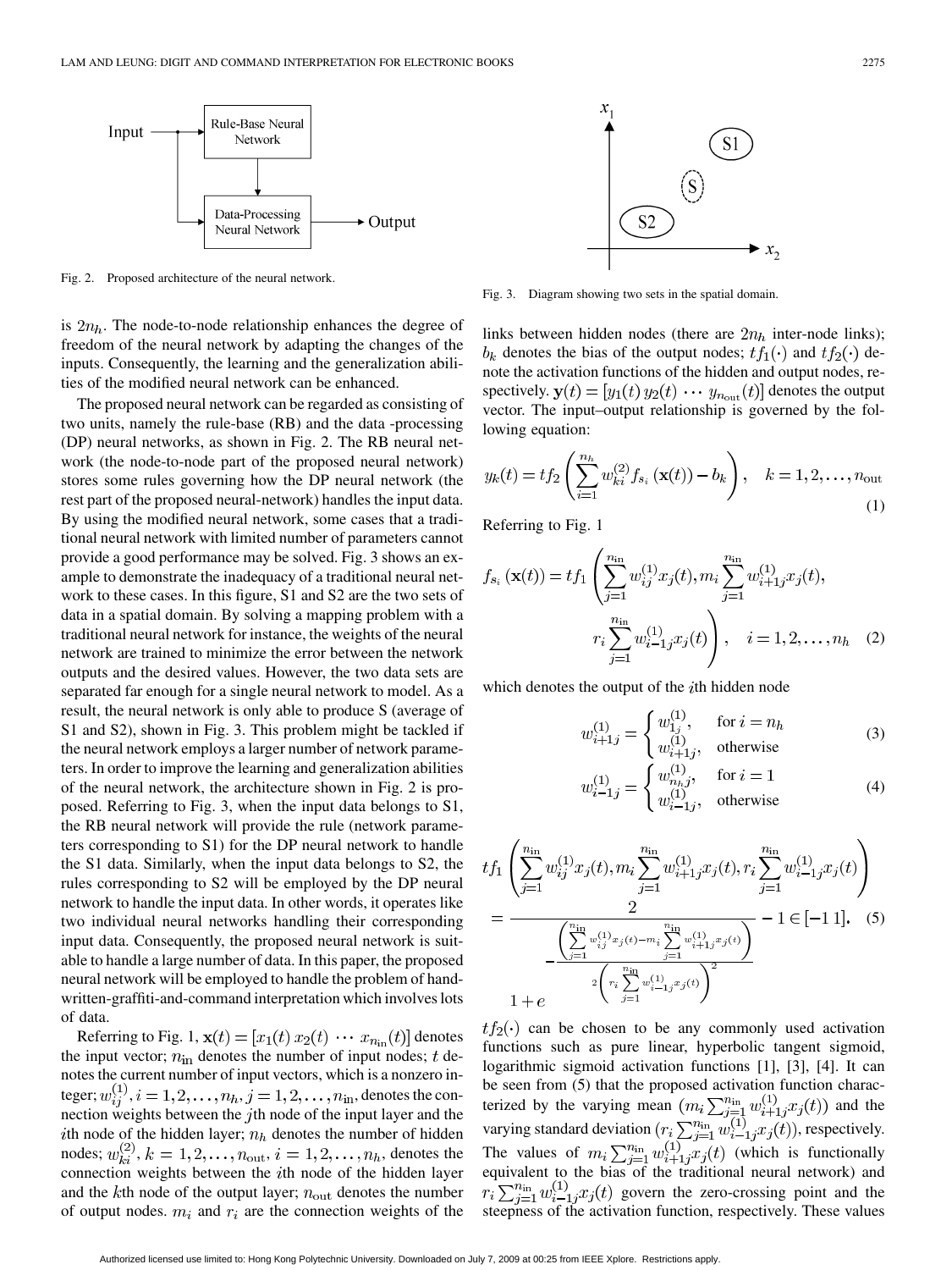| Digits or Characters | <b>Strokes</b> | Digits or Characters | <b>Strokes</b> |
|----------------------|----------------|----------------------|----------------|
| 0(a)                 |                | 6                    |                |
| 0(b)                 |                | 7                    |                |
| 1                    |                | 8(a)                 |                |
| 2                    |                | 8(b)                 |                |
| 3                    |                | 9                    |                |
| 4                    |                | Backspace            |                |
| 5(a)                 |                | Carriage Return      |                |
| 5(b)                 |                | Space                |                |

Fig. 4. Graffiti digits and characters (with the dot indicating the starting point of the graffiti).

will be changed according to the changes of the inputs of the activation function, i.e.,  $\sum_{j=1}^{n_{\text{in}}} w_{ij}^{(1)} x_j(t)$ . In the modified neural network, the values of the parameters  $w_{ij}^{(1)}$ ,  $w_{ki}^{(2)}$ ,  $m_i$ ,  $r_i$  and will be learnt by the improved GA [[25\]](#page-10-0). After training, the values of these parameters will be fixed during the operation. The total number of the tunable parameters of the proposed neural network is  $(n_{\text{in}} + n_{\text{out}})n_h + n_{\text{out}} + 2n_h$ .

#### III. DIGIT-AND-COMMAND INTERPRETER AND ITS TRAINING

In this section, a digit-and-command interpreter is proposed to recognize the handwritten graffiti. The digits 0–9 and three commands (control characters: *backspace*, *carriage return* and *space*) are recognized by the proposed interpreter which is constructed by the modified neural network. The digits and commands are shown in Fig. 4. A point of each graffiti is characterized by a number based on the  $x - y$  coordinates on a writing area. The size of the writing area is  $\phi_{\text{max}}$  by  $\beta_{\text{max}}$ . The bottom left corner is set as (0, 0). Ten uniformly sampled points of the graffiti will be taken as the inputs of the interpreter. The points are taken in the following way. First, the input graffiti is divided into nine uniformly distanced segments characterized by 10 points, including the start and the end points. Each point is labeled as  $(\phi_i, \beta_i)$ ,  $i = 1, 2, ..., 10$ . The first five points,  $(\phi_i, \beta_i)$ ,  $i = 1, 3, 5, 7$ , and 9, taken alternatively are converted to five numbers  $\rho_i$ , respectively, by using the formula  $\rho_i = \phi_i \phi_{\text{max}} + \beta_i$ . The other 5 points,  $(\phi_i, \beta_i)$ ,  $i = 2$ , 4, 6, 8, and 10, are converted to five numbers, respectively, by using the formula  $\rho_i = \beta_i \beta_{\text{max}} + \phi_i$ . These ten numbers,  $\rho_i$ ,  $i = 1, 2, \ldots, 10$ , will be used as the inputs of the proposed digit-and-command interpreter. The digit-and-command interpreter consisting of five modified neural networks as shown in Fig. 5 is proposed to perform the graffiti recognition. In this figure, the inputs are defined as follows:

$$
\bar{\mathbf{x}}(t) = \frac{\mathbf{x}(t)}{||\mathbf{x}(t)||} \tag{6}
$$

where  $\overline{\mathbf{x}}(t) = [\overline{x}_1(t) \ \overline{x}_2(t) \ \cdots \ \overline{x}_{10}(t)]$  denotes the normalized input vectors of the proposed digit-and-command interpreter;



Fig. 5. Architecture of the digit-and-command interpreter.

 $\mathbf{x}(t) = [x_1(t) \ x_2(t) \ \cdots \ x_{10}(t)] = [\rho_1(t) \ \rho_2(t) \ \cdots \ \rho_{10}(t)]$  denotes the ten points in the writing area;  $||\cdot||$  denotes the  $l_2$  vector norm. Referring to Fig. 5, the function of the graffiti-class selector is to divide the input graffiti classes into 4 subclasses. Referring to Fig. 4, the graffiti " $0(a)$ ," " $0(b)$ ," "1" and "2" are assigned to class 1; the graffiti "3," "4," "5(a)" and "5(b)" are assigned to class 2; the graffiti "6," "7," "8(a)" and "8(b)" are assigned to class 3; the graffiti "9," "backspace," "carriage return" and "space" are assigned to class 4. For better choice of the graffiti in each subclass, the characteristics of the graffiti should be considered. The graffiti with similar characteristics (e.g., the graffiti of 1, 4, and 7 look like each other) should avoid being placed in the same group.

To train the modified neural network which forms the graffiti-class selector, a set of training patterns governing the inputoutput relationship will be employed. 1600 training patterns (100 patterns for each graffiti) will be used. The training patterns consist of the input vectors and their corresponding expected outputs. The outputs are defined as that  $y_i(t) = 1$  and others are zero when the input vector belongs to class  $i, i = 1, 2,$ 3, 4. The parameters of modified neural networks will be tuned by the improved GA [\[25](#page-10-0)] in an offline manner. The details of the improved GA is given in the Appendix. After training, the connection weights of the neural networks will not changed during the operation. The parameter tuning process is formulated as a maximization problem with the fitness function defined as

$$
fitness = \frac{1}{1 + err} \in [0 1]
$$
 (7)

where

err = 
$$
\sum_{k=1}^{4} \frac{\sum_{t=1}^{1600} \left( \frac{y_k(t)}{\|y(t)\|} - \frac{y_k^d(t)}{\|y^d(t)\|} \right)^2}{4 \times 1600} \ge 0
$$
 (8)

denotes the mean square error (mse);  $y^d(t)$  $[y_1^d(t)$   $y_2^d(t)$   $y_3^d(t)$   $y_4^d(t)$  denotes the expected output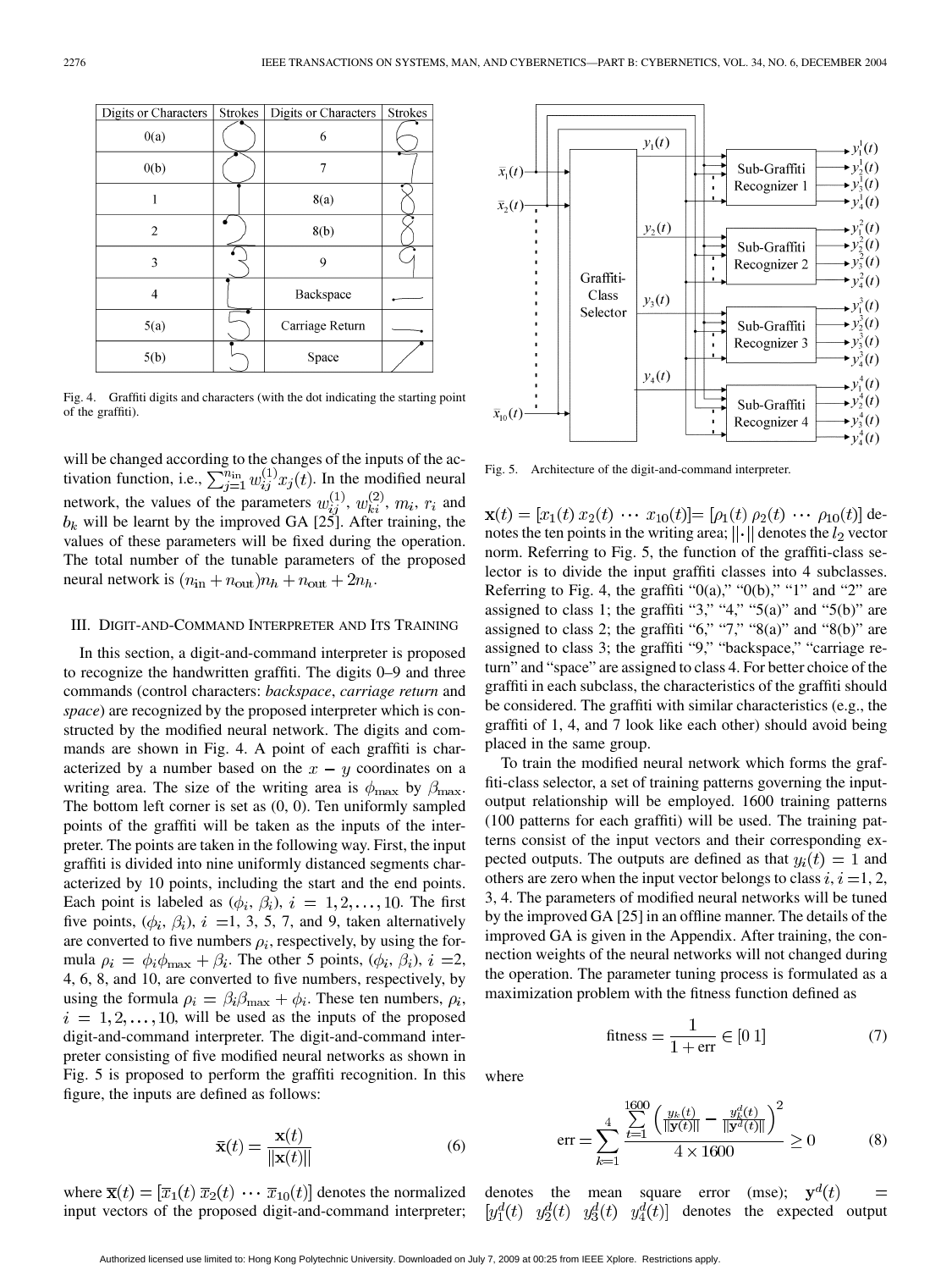vector, and  $y(t) = [y_1(t) y_2(t) y_3(t) y_4(t)]$  is the actual network output vector defined as

$$
y_k(t) = tf_2\left(\sum_{i=1}^{n_h} w_{ki}^{(2)} tf_1\left(\sum_{j=1}^{10} w_{ij}^{(1)} x_j(t), m_i \sum_{j=1}^{10} w_{i+1j}^{(1)} x_l(t), \right.\right.\left. r_i \sum_{j=1}^{10} w_{i-1j}^{(1)} x_j(t) \right) - b_k\right), \quad k = 1, 2, 3, 4 \quad (9)
$$

The index of the maximum output of the graffiti-class selector indicates the possible subclass of the input vector belonging to. This output will be used to select the corresponding subclass recognizer to perform the second phase of recognition process. Hence, only one subclass recognizer activates at each time accordingly. Referring to Fig. 5, four subclass recognizers are employed to classify its input patterns. Each subclass recognizer implemented by the modified neural network has ten inputs and four outputs. It can be seen from this approach that the subclass recognizer limits the classes of the input patterns into four subclasses. Thus, the loading of learning process can be shared by the four subgraffiti recognizers which can be trained separately. Similar to the training process of the graffiti-class selector, a set of training patterns will be employed to train the subclass recognizer. 400 training patterns (100 for each graffiti) from those of the graffiti-class selector are employed to train each subclass recognizer. The outputs are defined as  $y_i^{\alpha}(t) = 1$  and others are zero when the input vector belongs to class  $i, i = 1, 2, 3, 4$ where  $\alpha = 1, 2, 3, 4$ , numbers the subclass recognizer. The subclass recognizers will also be trained by the improved GA [[25\]](#page-10-0) with the fitness function given by  $(7)$  with

$$
err = \sum_{k=1}^{4} \frac{\sum_{t=1}^{400} \left( \frac{y_k^{\alpha}(t)}{\|y(t)\|} - \frac{y_k^{\alpha}(t)}{\|y^{\alpha}(t)\|} \right)^2}{4 \times 400}, \quad \alpha = 1, 2, 3, 4 \quad (10)
$$

where  $y_k^{\alpha^{\alpha}}(t) = [y_1^{\alpha^{\alpha}}(t) y_2^{\alpha^{\alpha}}(t) y_3^{\alpha^{\alpha}}(t) y_4^{\alpha^{\alpha}}(t)]$  denotes the expected output vector and  $y_k^{\alpha}(t) = [y_1^{\alpha}(t) y_2^{\alpha}(t) y_3^{\alpha}(t) y_4^{\alpha}(t)]$  is the actual network output vector of the  $\alpha$ th subclass recognizer.  $y_k^j(t)$  is the output of the modified neural network governed by (1). The final recognized class of the input pattern is indicated by the maximum outputs of the subclass recognizer activated by the graffiti-class selector. For instance, in the first recognition phase, the maximum output of the graffiti-class selector is from  $y_1(t)$ . Then, the first subclass recognizer will be employed to classify the input pattern. For instance, in the second recognition phase,  $y_2^1(t)$  of the first subclass recognizer produces the maximum output. From these outputs, it can be concluded that the possible input pattern is "0(b)."

#### IV. SIMULATION AND EXPERIMENTAL RESULTS

The parameters of the modified neural networks will be tuned by the improved GA [\[25](#page-10-0)]. Different number of hidden nodes, i.e.,  $n_h = 10$ , 15, 20 and 25, for the modified neural networks will be employed. Hyperbolic tangent sigmoid function is employed as the output activation functions of the modified neural

networks. For all training processes, the initial values of the chromosomes of the GA process which are formed by the parameters of the modified neural networks are randomly generated. The lower and upper bounds of the modified neural networks for all genes (network parameters) are  $-3$  and 3, respectively, except that the lower bounds of all genes representing  $r_i$ are 0.001. The numbers of iteration to train the modified neural networks are 15 000 for the graffiti-class selector and 3000 for the subclasses recognizer, respectively. The control parameters of the improved GA [[25\]](#page-10-0), i.e., the probability of acceptance  $(p_a)$ and the weight of crossover  $(w)$  of the improved GA are 0.1 and 0.5, respectively. The population size for the GA process is 20. The training process is carried out in a personal computer with 1.4-GHz CPU and 512 MB RAM.

For comparison purposes, the digit-and-command interpreter constructed by the traditional three-layer fully connected feedforward neural network [[1\]](#page-9-0), [\[3](#page-9-0)], [\[4](#page-9-0)] will be trained by the improved GA. Logarithmic sigmoid and pure linear functions are employed as the activation functions of the hidden and output nodes, respectively. The training environment is the same as that of the modified neural networks except that the control parameters of the improve GA, i.e.,  $p_a = 0.1$  and  $w = 0.7$ , are different. In order to have similar number of tunable parameters, the number of hidden nodes  $(n_h)$  of the traditional neural networks is chosen to be 12, 18, 24, and 30. The GA training process for each neural network will be carried out 30 times. Tables I and II show the training and testing results of the modified and traditional neural networks. For each class of graffiti, 30 testing patterns are employed for the testing process. Hence, 480 (4 classes  $\times$  4 graffiti per class  $\times$  30 patterns per graffiti) and 120 (4 graffiti  $\times$  30 patterns per graffiti) testing patterns are employed for the graffiti-class selector and subgraffiti recognizers, respectively. In these tables, it can be observed that the modified neural networks is superior than the traditional neural networks in terms of maximum fitness value (the largest fitness value among the 30 runs), mean and standard deviation of the fitness values, and the recognition rate (which is obtained by feeding the training patterns to each neural network individually). Furthermore, referring to Tables I and II, it can be seen that the mean and testing fitness values of the subgraffiti recognizersimplemented by the modified neural networks are slightly better than those of the subgraffiti recognizers implemented by the traditional three-layer fully connected feedforward neural network. However, when large numbers of training and testing data are used, the better learning and generalization abilities of the modified neural network can be demonstrated. Referring to Table I and Table II, the mean and the testing fitness values of graffiti-class selector implemented by the modified neural networks are better than those of the subgraffiti recognizers implemented by the traditional three-layer fully connected feedforward neural network. It can be shown that the modified neural network is good in handling large number of data. On average, the training times of each node for the proposed and traditional neural networks are  $1.0816 \times 10^{-3}$  and  $0.9499 \times 10^{-3}$  seconds, respectively, for each iteration.

Table III shows the overall recognition rate for the digit and command recognizer implemented by the trained modified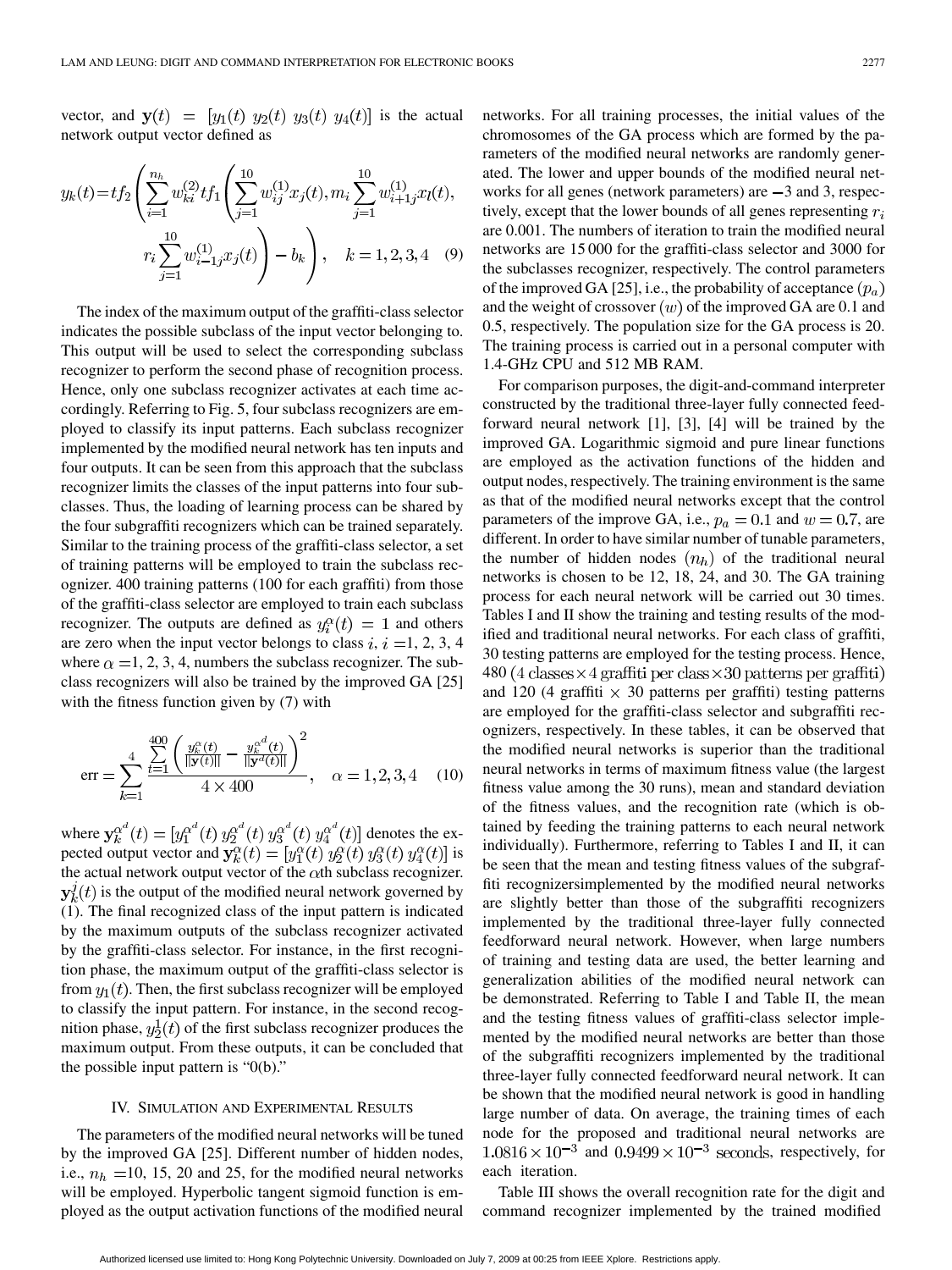|            | $n_h$ (number<br>of | Maximum<br>Fitness | Mean<br>Fitness | Standard<br>Deviation | Recognition Rate of the Best Neural<br>Network $(\%)$ for the training<br>patterns |                   |            |            |
|------------|---------------------|--------------------|-----------------|-----------------------|------------------------------------------------------------------------------------|-------------------|------------|------------|
|            | parameter)          | Value              | Value           |                       | Class                                                                              | <b>Class</b><br>2 | Class<br>3 | Class<br>4 |
| Graffiti   | 10 (164)            | 0.9787             | 0.9748          | 0.0123                | 97.5                                                                               | 98.75             | 98.25      | 96.25      |
| Class      | 15 (244)            | 0.9816             | 0.9768          | 0.0043                | 99.5                                                                               | 98.75             | 97.5       | 97         |
| Selector   | 20 (324)            | 0.9882             | 0.9765          | 0.0016                | 99                                                                                 | 99.25             | 98         | 98.5       |
|            | 25 (404)            | 0.9898             | 0.9786          | 0.0018                | 99                                                                                 | 99.5              | 99         | 99         |
| Sub-       | 10 (164)            | 0.9985             | 0.9961          | 0.0020                | 100                                                                                | 100               | 100        | 100        |
| Graffiti   | 15 (244)            | 0.9988             | 0.9965          | 0.0018                | 100                                                                                | 100               | 100        | 100        |
| Recognizer | 20 (324)            | 0.9982             | 0.9965          | 0.0013                | 100                                                                                | 100               | 100        | 100        |
|            | 25 (404)            | 0.9983             | 0.9931          | 0.0179                | 100                                                                                | 100               | 100        | 100        |
| $Sub-$     | 10 (164)            | 0.9959             | 0.9879          | 0.0137                | 99                                                                                 | 100               | 100        | 100        |
| Graffiti   | 15 (244)            | 0.9958             | 0.9905          | 0.0042                | 99                                                                                 | 100               | 100        | 100        |
| Recognizer | 20 (324)            | 0.9957             | 0.9844          | 0.0272                | 100                                                                                | 100               | 100        | 100        |
|            | 25 (404)            | 0.9951             | 0.9921          | 0.0019                | 99                                                                                 | 100               | 100        | 100        |
| $Sub-$     | 10 (164)            | 0.9977             | 0.9898          | 00078                 | 100                                                                                | 100               | 100        | 100        |
| Graffiti   | 15 (244)            | 0.9982             | 0.9923          | 0.0027                | 100                                                                                | 100               | 100        | 100        |
| Recognizer | 20 (324)            | 0.9956             | 0.9921          | 0.0026                | 100                                                                                | 100               | 100        | 100        |
|            | 25 (404)            | 0.9969             | 0.9888          | 0.0194                | 100                                                                                | 100               | 100        | 100        |
| Sub-       | 10 (164)            | 0.9992             | 0.9978          | 0.0010                | 100                                                                                | 100               | 100        | 100        |
| Graffiti   | 15 (244)            | 0.9991             | 0.9956          | 0.0128                | 100                                                                                | 100               | 100        | 100        |
| Recognizer | 20 (324)            | 0.9992             | 0.9965          | 0.0065                | 100                                                                                | 100               | 100        | 100        |
| 4          | 25 (404)            | 0.9991             | 0.9978          | 0.0007                | 100                                                                                | 100               | 100        | 100        |

TABLE I TRAINING RESULTS OF THE MODIFIED AND TRADITIONAL NEURAL NETWORKS

(a) Modified Neural Network.

|                   | $nh$ (number<br>of | Maximum<br>Fitness | Mean<br><b>Fitness</b> | Standard  | Recognition Rate of the Best Neural<br>Network $(\%)$ for the training<br>patterns |                         |            |         |
|-------------------|--------------------|--------------------|------------------------|-----------|------------------------------------------------------------------------------------|-------------------------|------------|---------|
|                   | parameter)         | Value              | Value                  | Deviation | Class                                                                              | Class<br>$\overline{c}$ | Class<br>3 | Class 4 |
|                   | 12 (184)           | 0.9489             | 0.9360                 | 0.0074    | 90                                                                                 | 98                      | 75.5       | 93.5    |
| Graffiti<br>Class | 18 (274)           | 0.9568             | 0.9464                 | 0.0062    | 91                                                                                 | 97.5                    | 94         | 96.25   |
| Selector          | 24 (364)           | 0.9654             | 0.9528                 | 0.0079    | 93                                                                                 | 99                      | 96.5       | 96.5    |
|                   | 30 (454)           | 0.9666             | 0.9591                 | 0.0088    | 93                                                                                 | 98.5                    | 96         | 96      |
| $Sub-$            | 12 (184)           | 0.9914             | 0.9865                 | 0.0102    | 100                                                                                | 100                     | 99         | 100     |
| Graffiti          | 18 (274)           | 0.9920             | 0.9765                 | 0.0295    | 99                                                                                 | 100                     | 100        | 100     |
| Recognizer        | 24 (364)           | 0.9924             | 0.9570                 | 0.0531    | 99                                                                                 | 100                     | 100        | 100     |
|                   | 30 (454)           | 0.9925             | 0.9616                 | 0.0381    | 99                                                                                 | 100                     | 99         | 100     |
| Sub-              | 12 (184)           | 0.9801             | 0.9730                 | 0.0054    | 99                                                                                 | 100                     | 100        | 99      |
| Graffiti          | 18 (274)           | 0.9812             | 0.9756                 | 0.0046    | 99                                                                                 | 100                     | 100        | 100     |
| Recognizer        | 24 (364)           | 0.9823             | 0.9738                 | 0.0144    | 99                                                                                 | 100                     | 100        | 99      |
|                   | 30 (454)           | 0.9817             | 0.9643                 | 0.0314    | 99                                                                                 | 100                     | 100        | 99      |
| Sub-              | 12 (184)           | 0.9845             | 0.9731                 | 0.0054    | 100                                                                                | 100                     | 100        | 100     |
| Graffiti          | 18 (274)           | 0.9856             | 0.9748                 | 0.0071    | 100                                                                                | 100                     | 100        | 99      |
| Recognizer        | 24 (364)           | 0.9843             | 0.9723                 | 0.0135    | 100                                                                                | 100                     | 100        | 99      |
| 3                 | 30 (454)           | 0.9868             | 0.9671                 | 0.0252    | 100                                                                                | 100                     | 100        | 100     |
| $Sub-$            | 12 (184)           | 0.9967             | 0.9923                 | 0.0142    | 100                                                                                | 100                     | 100        | 100     |
| Graffiti          | 18 (274)           | 0.9968             | 0.9855                 | 0.0237    | 100                                                                                | 100                     | 100        | 100     |
| Recognizer        | 24 (364)           | 0.9971             | 0.9773                 | 0.0368    | 100                                                                                | 100                     | 100        | 100     |
| 4                 | 30 (454)           | 0.9969             | 0.9615                 | 0.0551    | 100                                                                                | 100                     | 100        | 100     |

(b) Traditional Neural Network.

and traditional neural networks. 1600 training and 480 testing patterns are fed to the digit and command recognizer for interpretation. Referring to Table III, it can be seen that the digit and command recognizer implemented by the modified neural networks performs better in terms of recognition rate. The proposed digit and command recognizer has been realized practically in a prototype of an electronic book which is shown in Fig. 6. Fig. 7 shows the input of digit "9" to the annotation window using the graffiti pad of the electronic book. The proposed approach will be compared with the

interpreter constructed by the traditional neural networks, and the approaches in [\[15](#page-10-0)] and [\[20\]](#page-10-0)–[[23\]](#page-10-0). Table IV tabulates the best overall testing results of different approaches. It can be seen that the proposed approach provides are more or less the same performance as others.

The digit-and-command interpreter shown in Fig. 5 which is formed by the proposed neural networks connected in hierarchical structure. The graffiti-class selector is to perform the first-phase classification which divides the input graffiti into different subclasses. Once the subclass of the input graffiti is iden-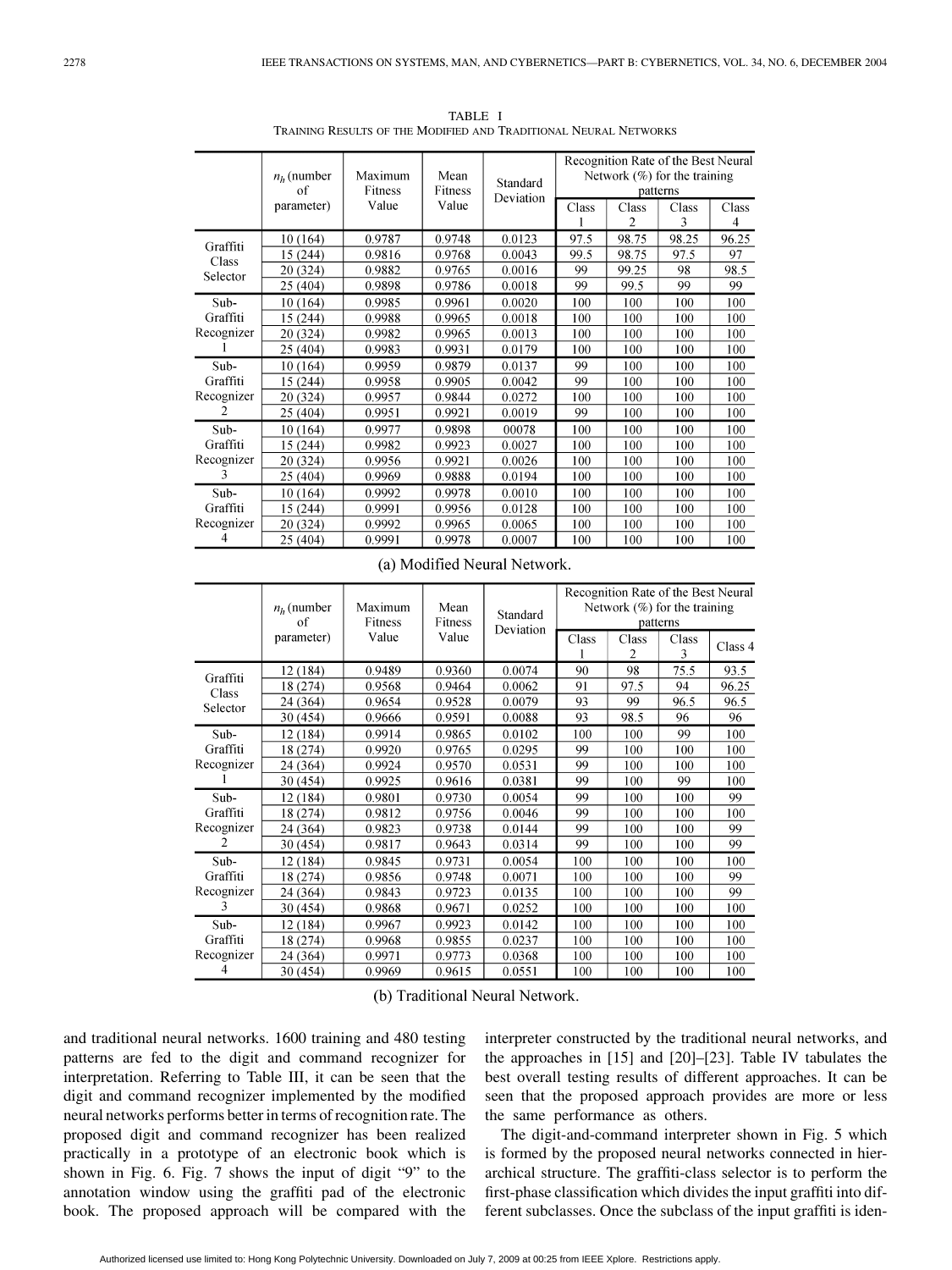|                 | $nk$ (number of | Testing              | Recognition Rate of the Best Neural Network (%) for<br>the testing patterns |         |          |         |
|-----------------|-----------------|----------------------|-----------------------------------------------------------------------------|---------|----------|---------|
|                 | parameter)      | <b>Fitness Value</b> | Class 1                                                                     | Class 2 | Class 3  | Class 4 |
| Graffiti        | 10 (164)        | 0.9695               | 98.3333                                                                     | 97.5    | 91.6667  | 99.1667 |
| Class           | 15 (244)        | 0.9722               | 100                                                                         | 96.6667 | 91.6667  | 98.3333 |
| Selector        | 20 (324)        | 0.9768               | 100                                                                         | 98.3333 | 93.33335 | 98.3333 |
|                 | 25 (404)        | 0.9793               | 100                                                                         | 98.3333 | 96.6667  | 100     |
| Sub-Graffiti    | 10 (164)        | 0.7285               | 100                                                                         | 100     | 100      | 100     |
| Recognizer      | 15 (244)        | 0.9981               | 100                                                                         | 100     | 100      | 100     |
|                 | 20 (324)        | 0.9979               | 100                                                                         | 100     | 100      | 100     |
|                 | 25 (404)        | 0.9983               | 100                                                                         | 100     | 100      | 100     |
|                 | 10 (164)        | 0.7258               | 100                                                                         | 100     | 100      | 100     |
| Sub-Graffiti    | 15 (244)        | 0.9854               | 93.3333                                                                     | 100     | 100      | 96.6667 |
| Recognizer<br>2 | 20 (324)        | 0.9913               | 100                                                                         | 100     | 100      | 100     |
|                 | 25 (404)        | 0.9925               | 100                                                                         | 100     | 100      | 100     |
| Sub-Graffiti    | 10 (164)        | 0.7391               | 96.6667                                                                     | 100     | 96.6667  | 86.6667 |
| Recognizer      | 15 (244)        | 0.9867               | 93.3333                                                                     | 100     | 96.6667  | 100     |
|                 | 20 (324)        | 0.9719               | 100                                                                         | 100     | 93.3333  | 96.6667 |
|                 | 25 (404)        | 0.9775               | 100                                                                         | 100     | 96.6667  | 96.6667 |
|                 | 10 (164)        | 0.7327               | 100                                                                         | 96.6667 | 100      | 100     |
| Sub-Graffiti    | 15 (244)        | 0.9924               | 96.6667                                                                     | 96.6667 | 100      | 100     |
| Recognizer      | 20 (324)        | 0.9942               | 100                                                                         | 96.6667 | 100      | 100     |
|                 | 25 (404)        | 0.9940               | 100                                                                         | 96.6667 | 100      | 100     |

TABLE II TESTING RESULTS OF THE BEST NEURAL NETWORKS FOR BOTH APPROACHES

|              | $nh$ (number of | Testing       | Recognition Rate of the Best Neural Network (%) for<br>the testing patterns |         |         |         |  |
|--------------|-----------------|---------------|-----------------------------------------------------------------------------|---------|---------|---------|--|
|              | parameter)      | Fitness Value | Class 1                                                                     | Class 2 | Class 3 | Class 4 |  |
| Graffiti     | 12 (184)        | 0.9483        | 94.1667                                                                     | 97.5    | 76.6667 | 98.3333 |  |
| Class        | 18 (274)        | 0.9509        | 94.1667                                                                     | 98.3333 | 90.8333 | 98.3333 |  |
| Selector     | 24 (364)        | 0.9598        | 96.6667                                                                     | 98.3333 | 91.6667 | 98.3333 |  |
|              | 30 (454)        | 0.9612        | 98.3333                                                                     | 98.3333 | 96.6667 | 99.1667 |  |
| Sub-Graffiti | 12 (184)        | 0.7343        | 100                                                                         | 100     | 100     | 100     |  |
| Recognizer   | 18 (274)        | 0.9920        | 100                                                                         | 100     | 100     | 100     |  |
|              | 24 (364)        | 0.9930        | 100                                                                         | 100     | 100     | 100     |  |
|              | 30 (454)        | 0.9933        | 100                                                                         | 100     | 100     | 100     |  |
| Sub-Graffiti | 12 (184)        | 0.7219        | 100                                                                         | 100     | 100     | 100     |  |
| Recognizer   | 18 (274)        | 0.9729        | 96.6667                                                                     | 100     | 100     | 100     |  |
|              | 24 (364)        | 0.9793        | 96.6667                                                                     | 100     | 100     | 100     |  |
|              | 30 (454)        | 0.9782        | 96.6667                                                                     | 100     | 100     | 100     |  |
| Sub-Graffiti | 12 (184)        | 0.7162        | 100                                                                         | 100     | 93.3333 | 90      |  |
| Recognizer   | 18 (274)        | 0.9513        | 100                                                                         | 100     | 93.3333 | 80      |  |
|              | 24 (364)        | 0.9509        | 100                                                                         | 100     | 96.6667 | 90      |  |
|              | 30 (454)        | 0.9483        | 100                                                                         | 100     | 96.6667 | 96.6667 |  |
|              | 12 (184)        | 0.7386        | 100                                                                         | 96.6667 | 100     | 100     |  |
| Sub-Graffiti | 18 (274)        | 0.9919        | 100                                                                         | 96.6667 | 100     | 100     |  |
| Recognizer   | 24 (364)        | 0.9925        | 100                                                                         | 96.6667 | 100     | 100     |  |
|              | 30 (454)        | 0.9921        | 100                                                                         | 96.6667 | 100     | 100     |  |

(a) Modified Neural Network.

(b) Traditional Neural Network.

tified, the corresponding subgraffiti recognizer will be employed to carry out the second-phase recognition process to identify the input graffiti. If extra graffiti are added to the digit-andcommand interpreter, the graffiti-class selector is needed to be re-trained to include the information of the extra graffiti. Extra subgraffiti recognizers will be added to recognize the extra graffiti. However, all the existing subgraffiti recognizers are not necessary to be retained. It can be seen that the hierarchical structure provides expandability and flexibility to the digit-and-command interpreter. These properties fit for the development of different versions of electronic books required different recognition abilities. Furthermore, for adding large number of graffiti,

the two-level hierarchical structure of the interpreter can be extended to a multiple-level one.

# V. CONCLUSION

A modified neural network has been presented in this paper. The modified neural network has been employed to implement a digit-and-command interpreter for recognizing handwritten digits and commands. The proposed digit-and-command interpreter has been successfully implemented in an electronic book practically. Simulation and experimental results have been given.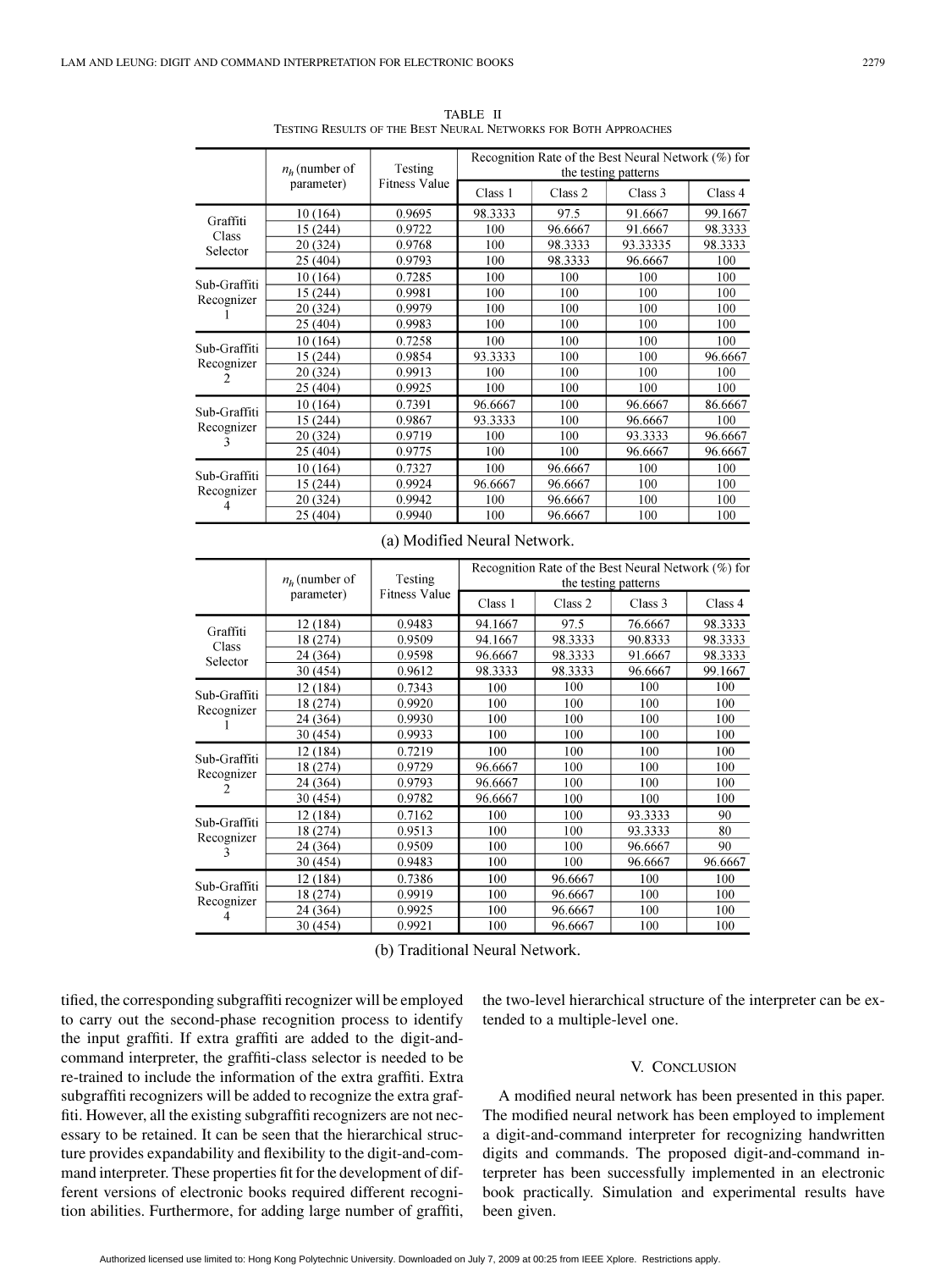Modified Neural Network **Traditional Neural Network** Recognition rate  $(\%)$ Recognition rate  $(\%)$ Recognition rate  $(\%)$ Recognition rate  $(\%)$ of the best network of the best network of the best network of the best network for the training for the testing for the training for the testing patterns patterns patterns patterns  $\overline{0(a)}$  $\overline{99}$ 96.6667 100 100 100 100 100  $100$  $0(b)$  $\mathbf 1$ 98  $100\,$ 74 96.6667 98 99  $\overline{2}$  $100\,$ 93.3333  $\overline{99}$ 96.6667  $\overline{99}$ 96.6667 99  $\overline{4}$ 96.667 99 96.6667 100 100 100 96.6667  $5(a)$  $\overline{5(b)}$ 99  $\overline{96}$  $\overline{100}$ 100  $\sqrt{6}$ 100 100 100  $\overline{90}$ 94  $\overline{7}$ 90 86.6667 90 98  $\overline{90}$ 96 90  $8(a)$ 100 83.3333 99  $\overline{90}$  $8(b)$ 93.3333 93.3333 96  $86$  $\mathbf Q$ Back 98 96.6667 100 96.6667 Space  $Return$  $\overline{100}$  $\overline{100}$  $\overline{100}$  $\overline{100}$ 100 100 100  $\overline{100}$ Space

TABLE III OVERALL RECOGNITION RATE OF THE DIGIT-AND-COMMAND INTERPRETER IMPLEMENTED BY THE MODIFIED AND TRADITIONAL NEURAL NETWORKS

(c).  $n_h = 20$ .

|                |                         | Modified Neural Network | <b>Traditional Neural Network</b> |                         |  |  |  |
|----------------|-------------------------|-------------------------|-----------------------------------|-------------------------|--|--|--|
|                | Recognition rate $(\%)$ | Recognition rate $(\%)$ | Recognition rate $(\%)$           | Recognition rate $(\%)$ |  |  |  |
|                | of the best network     | of the best network     | of the best network               | of the best network     |  |  |  |
|                | for the training        | for the testing         | for the training                  | for the testing         |  |  |  |
|                | patterns                | patterns                | patterns                          | patterns                |  |  |  |
| 0(a)           | 98                      | 100                     | 98                                | 100                     |  |  |  |
| 0(b)           | 99                      | 100                     | 100                               | 100                     |  |  |  |
|                | 100                     | 100                     | 76                                | 93.3333                 |  |  |  |
| $\overline{c}$ | 100                     | 100                     | 98                                | 100                     |  |  |  |
| 3              | 98                      | 96.6667                 | 99                                | 96.6667                 |  |  |  |
| 4              | 100                     | 100                     | 98                                | 96.6667                 |  |  |  |
| 5(a)           | 100                     | 96.6667                 | 99                                | 96.6667                 |  |  |  |
| 5(b)           | 99                      | 100                     | 96                                | 100                     |  |  |  |
| 6              | 99                      | 100                     | 99                                | 100                     |  |  |  |
| 7              | 98                      | 93.3333                 | 90                                | 86.6667                 |  |  |  |
| 8(a)           | 98                      | 96.6667                 | 95                                | 96.6667                 |  |  |  |
| 8(b)           | 100                     | 96.6667                 | 100                               | 96.6667                 |  |  |  |
| 9              | 97                      | 100                     | 84                                | 96.6667                 |  |  |  |
| Back<br>Space  | 99                      | 96.6667                 | 100                               | 96.6667                 |  |  |  |
| Return         | 100                     | 100                     | 100                               | 100                     |  |  |  |
| Space          | 100                     | 100                     | 100                               | 100                     |  |  |  |

(d).  $n_h = 25$ .



Fig. 6. Prototype of an electronic book.



Fig. 7. Input of digit "9" to the annotation window using the graffiti pad of the electronic book.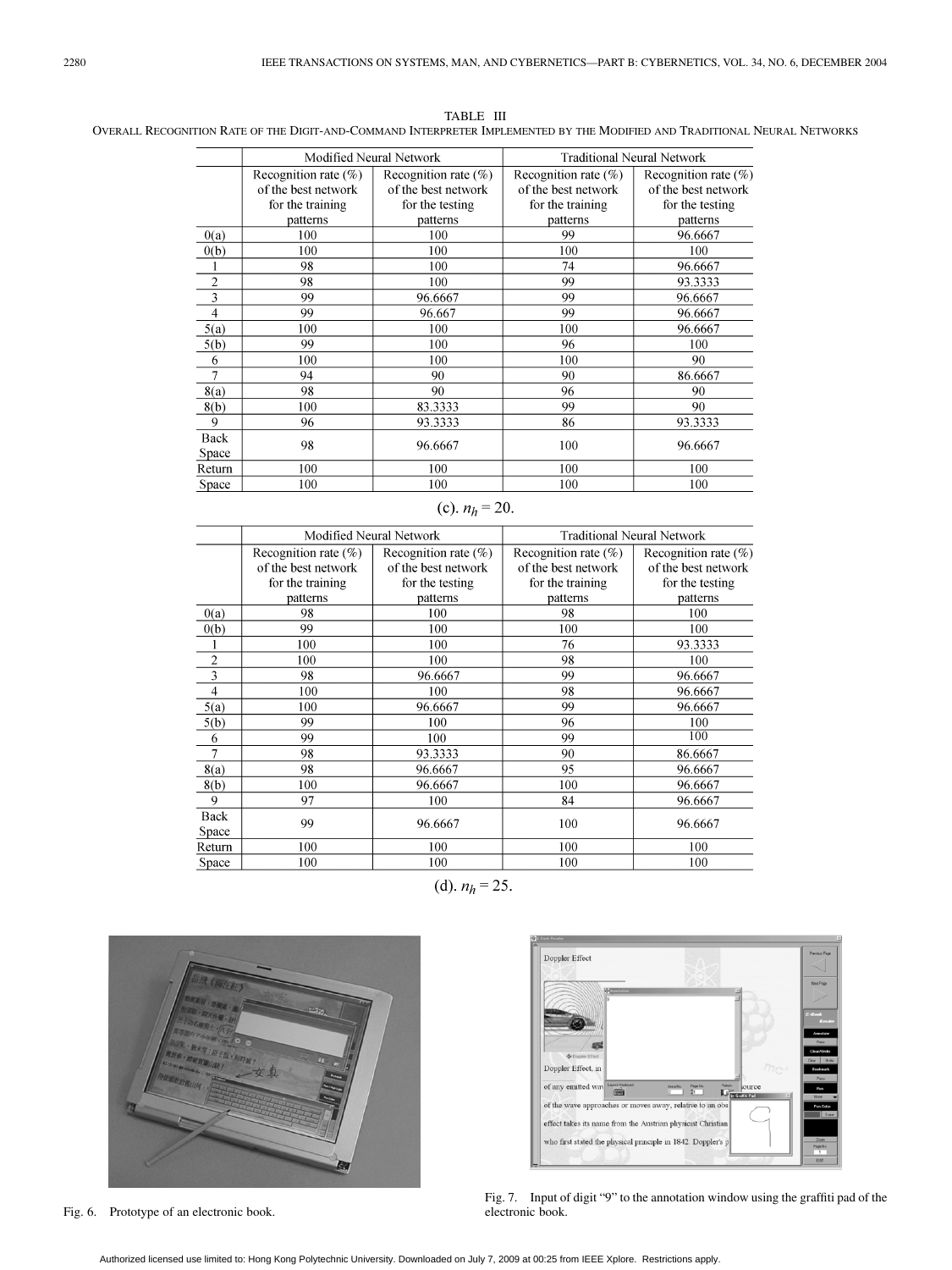TABLE IV BEST TESTING RESULTS OF DIFFERENT APPROACHES

| Approach                                  | Overall Testing Results $(\%)$ |
|-------------------------------------------|--------------------------------|
| Digit-and-command interpreter implemented | 98.54                          |
| by the modified neural networks           |                                |
| Digit-and-command interpreter implemented | 97.29                          |
| by the traditional neural networks        |                                |
| l 15 I                                    | 94.7                           |
| [20]                                      | 98                             |
| 211                                       | 97.87                          |
| 221                                       | 96.43                          |
|                                           | 90.8                           |

Procedure of the improved GA begin  $\tau \rightarrow 0$  //  $\tau$ : number of iteration initialize  $P(\tau)$ // $P(\tau)$ : population for iteration  $\tau$ evaluate  $f(\mathbf{P}(\tau))$  // $f(\mathbf{P}(\tau))$ : fitness function while (not termination condition) do begin  $\tau \rightarrow \tau + 1$ select 2 parents  $\mathbf{p}_1$  and  $\mathbf{p}_2$  from  $\mathbf{P}(\tau-1)$ perform *crossover* operation according to equations (A7) to (A13) perform mutation operation according to equation (A14) to generate three offspring nos<sub>1</sub>, nos<sub>2</sub> and nos<sub>3</sub> // reproduce a new  $P(\tau)$ if random number  $\leq p_a$  //  $p_a$ : probability of acceptance The one among  $\mathbf{n}$ os<sub>1</sub>,  $\mathbf{n}$ os<sub>2</sub> and  $\mathbf{n}$ os<sub>3</sub> with the largest fitness value replaces the chromosome with the smallest fitness value in the population else begin if  $f(nos_1)$  > smallest fitness value in the  $P(\tau-1)$ nos<sub>1</sub> replaces the chromosome with the smallest fitness value end **if**  $f(nos_2)$  > smallest fitness value in the updated  $P(\tau - 1)$ nos<sub>2</sub> replaces the chromosome with the smallest fitness value end **if**  $f(nos_3)$  > smallest fitness value in the updated  $P(\tau-1)$ nos<sub>3</sub> replaces the chromosome with the smallest fitness value end end evaluate  $f(\mathbf{P}(\tau))$ end end Fig. 8. Procedure of the improved GA.

#### **APPENDIX**

The details of the improved GA [\[25](#page-10-0)] will be given in this Appendix. The improved GA process is shown in Fig. 8. First, a population of chromosomes is created. Second, the chromosomes are evaluated by a defined fitness function. Third, some of the chromosomes are selected for performing genetic operations. Forth, genetic operations of crossover and mutation are performed. The reproduced offspring replace their parents in the initial population. The details of the improved GA are presented as follows.

## *A. Initial Population*

The initial population is a potential solution set  $P$ . The first set of the population is usually generated randomly

$$
P = {\mathbf{p}_1, \mathbf{p}_2, \cdots, \mathbf{p}_{\text{pop\_size}}}
$$
 (A1)

$$
\mathbf{p}_i = \begin{bmatrix} p_{i_1} & p_{i_2} & \cdots & p_{i_j} & \cdots & p_{i_{\text{no_vvars}} \end{bmatrix}
$$
  

$$
i = 1, 2, \ldots, \text{pop_size}
$$

$$
j = 1, 2, \dots, \text{no-vars}
$$
 (A2)

$$
\text{para}_{\min}^j \le p_{i_j} \le \text{para}_{\max}^j \tag{A3}
$$

where pop size denotes the population size; no vars denotes the number of variables to be tuned;  $p_{i_j}$ ,  $i = 1, 2, \dots$ , pop size;  $j = 1, 2, \dots$ , no vars, are the parameters to be tuned; para $n_{\min}^j$ and para $j_{\text{max}}$  are the minimum and maximum values of the parameter  $p_{i_j}$ , respectively, for all i. It can be seen from (A1) to  $(A3)$  that the potential solution set P contains some candidate solutions  $p_i$  (chromosomes). The chromosome  $p_i$  contains some variables  $p_{i}$ , (genes).

## *B. Evaluation*

Each chromosome in the population will be evaluated by a defined fitness function. The better chromosomes will return higher values in this process. The fitness function to evaluate a chromosome in the population can be written as

$$
fitness = f(\mathbf{p}_i). \tag{A4}
$$

The form of the fitness function depends on the application.

# *C. Selection*

Two chromosomes in the population will be selected to undergo genetic operations for reproduction by the method of spinning the roulette wheel [[6\]](#page-9-0)–[\[8](#page-9-0)]. It is believed that high potential parents will produce better offspring (survival of the best ones). The chromosome having a higher fitness value should therefore have a higher chance to be selected. The selection can be done by assigning a probability  $q_i$  to the chromosome  $p_i$  as follows:

$$
q_i = \frac{f(\mathbf{p}_i)}{\text{pop_size}}, \quad i = 1, 2, \dots, \text{pop_size.} \tag{A5}
$$

$$
\sum_{k=1}^{S} f(\mathbf{p}_k)
$$

The cumulative probability  $\hat{q}_i$  for the chromosome  $p_i$  is defined as

$$
\hat{q}_i = \sum_{k=1}^i q_k, \quad i = 1, 2, ..., \text{pop_size.}
$$
 (A6)

The selection process starts by randomly generating a nonzero floating-point number  $d \in [0 1]$ . Then, the chromosome  $p_i$  is chosen if  $\hat{q}_{i-1} < d \leq \hat{q}_i$  ( $\hat{q}_0 = 0$ ). It can be observed from this selection process that a chromosome having a larger  $f(\mathbf{p}_i)$ will have a higher chance to be selected. Consequently, the best chromosomes will get more offspring, the average will stay and the worst will die off. In the selection process, only two chromosomes will be selected to undergo the genetic operations.

# *D. Genetic Operations*

The genetic operations are to generate some new chromosomes (offspring) from their parents after the selection process. They include the crossover and the mutation operations.

*1) Crossover:* The crossover operation is mainly for exchanging information from the two parents, chromosomes  $p_1$ and  $p_2$ , obtained in the selection process. The two parents will produce one offspring. First, four chromosomes will be generated according to the following mechanisms:

$$
\begin{aligned} \mathbf{os}_c^1 &= \begin{bmatrix} \cos_1^1 & \cos_2^1 & \cdots & \cos_{\text{no\text{-}vars}}^1 \end{bmatrix} \\ &= \frac{\mathbf{p}_1 + \mathbf{p}_2}{2} \end{aligned} \tag{A7}
$$

Authorized licensed use limited to: Hong Kong Polytechnic University. Downloaded on July 7, 2009 at 00:25 from IEEE Xplore. Restrictions apply.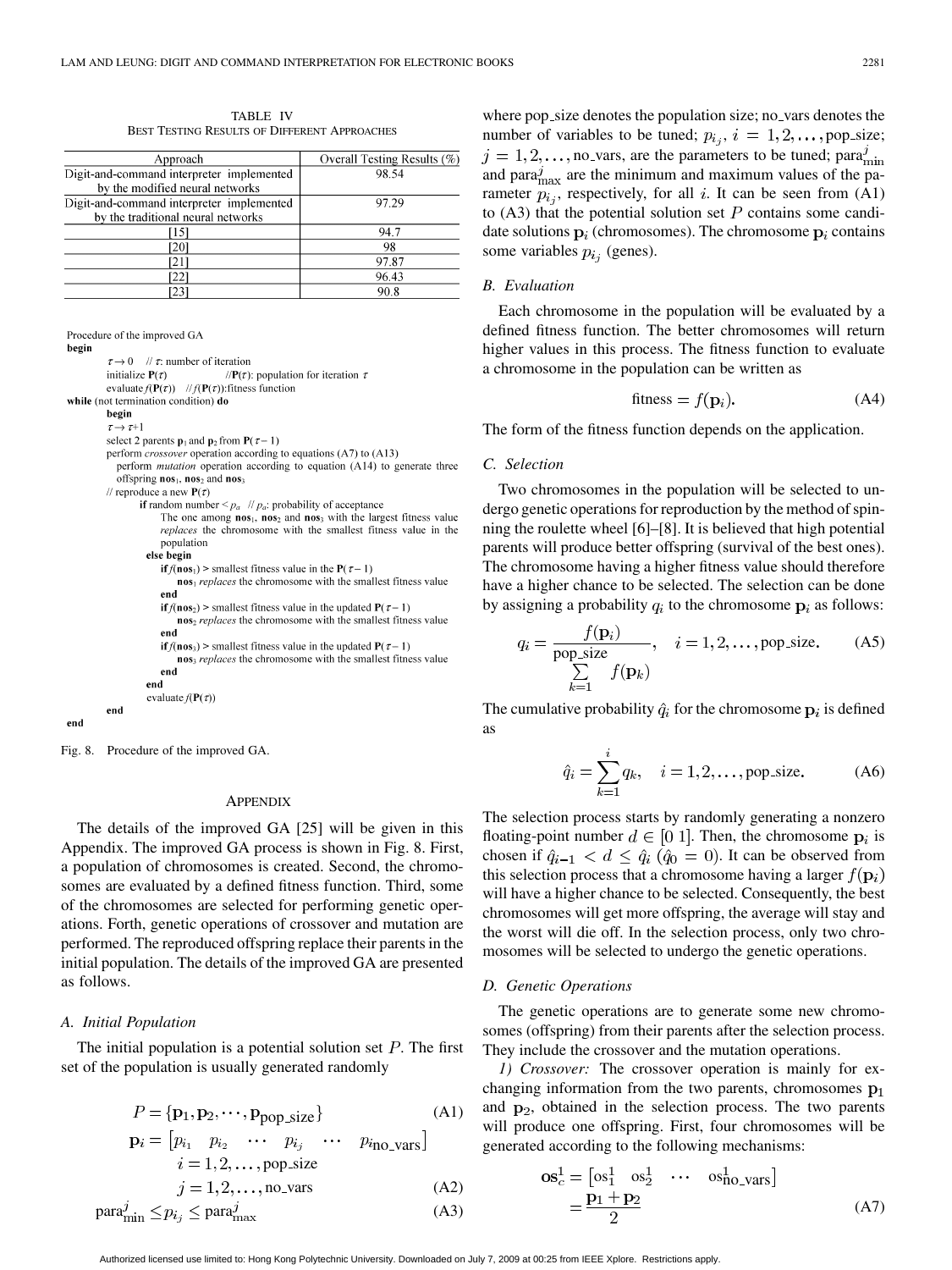<span id="page-9-0"></span>
$$
\mathbf{os}_{c}^{2} = [\mathbf{os}_{1}^{2} \quad \mathbf{os}_{2}^{2} \quad \cdots \quad \mathbf{os}_{\mathbf{no\text{-}vars}}^{2}]
$$
  
=  $\mathbf{p}_{\text{max}}(1-w) + \max(\mathbf{p}_{1}, \mathbf{p}_{2})w$  (A8)

$$
\begin{aligned}\n\mathbf{os}_c^3 &= \begin{bmatrix} \n\cos_1^3 & \cos_2^3 & \cdots & \cos_{\text{no\text{-}vars}}^3 \n\end{bmatrix} \\
&= \mathbf{p}_{\text{min}}(1 - w) + \text{min}\left(\mathbf{p}_1, \mathbf{p}_2\right)w \\
\mathbf{os}_a^4 &= \begin{bmatrix} \n\cos_4^4 & \cos_4^4 & \cdots & \cos_{\text{no\text{-}vars}}^4 \n\end{bmatrix}\n\end{aligned} \tag{A9}
$$

$$
= \frac{(p_{\text{max}} + p_{\text{min}})(1 - w) + (p_1 + p_2)w}{2}
$$
 (A10)

$$
\mathbf{p}_{\text{max}} = \begin{bmatrix} \text{para}_{\text{max}}^1 & \text{para}_{\text{max}}^2 & \cdots & \text{para}_{\text{max}}^{\text{no\_vars}} \end{bmatrix} \tag{A11}
$$

$$
\mathbf{p}_{\min} = \begin{bmatrix} \text{para}_{\min}^1 & \text{para}_{\min}^2 & \cdots & \text{para}_{\min}^{\text{no-vars}} \end{bmatrix} \tag{A12}
$$

where  $w \in [0, 1]$  denotes the weight to be determined by users,  $max(\mathbf{p}_1, \mathbf{p}_2)$  denotes the vector with each element obtained by taking the maximum among the corresponding element of  $p_1$ and  $\mathbf{p}_2$ . For instance,  $\max([1 \ -2 \ 3], [2 \ 3 \ 1]) = [2 \ 3 \ 3].$ Similarly,  $\min(\mathbf{p}_1, \mathbf{p}_2)$  gives a vector by taking the minimum value. For instance,  $\min([1 - 2 3], [2 3 1]) = [1 - 2 1]$ . Among  $\textbf{os}_c^1$  to  $\textbf{os}_c^4$ , the one with the largest fitness value is used as the offspring of the crossover operation. The offspring is defined as

$$
\mathbf{os} \equiv [\mathbf{os}_1 \quad \mathbf{os}_2 \quad \cdots \quad \mathbf{os}_{\mathbf{no\_vars}}] = \mathbf{os}_c^{\mathbf{ios}} \tag{A13}
$$

where  $i_{OS}$  denotes the index i which gives a maximum value of  $f(\mathbf{os}_c^i), i =1, 2, 3, 4.$ 

If the crossover operation can provide a good offspring, a higher fitness value can be reached in less iteration. In general, two-point crossover, multipoint crossover, arithmetic crossover or heuristic crossover can be employed to realize the crossover operation [7], [\[26](#page-10-0)]–[\[28\]](#page-10-0). The offspring generated by these methods, however, may not be better than that from our approach. As seen from (A7) to (A10), the potential offspring spreads over the domain. While (A7) and (A10) result in searching around the centre region of the domain (a value of  $w$ near to 1 in (A10) can move  $\cos^4$  to be near  $(\mathbf{p}_1 + \mathbf{p}_2)/2$ ), (A8) and (A9) move the potential offspring to be near the domain boundary (a large value of w in (A8) and (A9) can move  $\cos^2$ and  $\mathbf{os}_c^3$  to be near  $\mathbf{p}_{\text{max}}$  and  $\mathbf{p}_{\text{min}}$ , respectively).

*2) Mutation:* The offspring (A13) will then undergo the mutation operation. The mutation operation is to change the genes of the chromosomes. Consequently, the features of the chromosomes inherited from their parents can be changed. Three new offspring will be generated by the mutation operation

$$
\mathbf{nos}_j = [\text{os}_1 \quad \text{os}_2 \quad \cdots \quad \text{os}_{\text{no-vars}}] + [b_1 \Delta \text{nos}_1 \quad b_2 \Delta \text{nos}_2
$$

$$
\cdots \quad b_{\text{no-vars}} \Delta \text{nos}_{\text{no-vars}}], \quad j = 1, 2, 3 \quad \text{(A14)}
$$

where  $b_i$ ,  $i = 1, 2, \dots$ , no vars can only take the value of 0 or 1,  $\Delta nos_i$ ,  $i = 1, 2, \ldots$ , no vars, are randomly generated numbers such that para $_{\text{min}}^i \leq \alpha s_i + \Delta \text{nos}_i \leq \text{para}_{\text{max}}^i$ . The first new offspring  $(i = 1)$  is obtained according to (A14) with that only one  $b_i$  (*i* being randomly generated within the range) is allowed to be 1 and all the others are zeros. The second new offspring is obtained according to (A14) with that some  $b_i$  randomly chosen are set to be 1 and others are zero. The third new offspring is obtained according to (A14) with all  $b_i = 1$ . These three new offspring will then be evaluated using the fitness function of (A4). A real number will be generated randomly and compared

with a user-defined number  $p_a \in [0 \; 1]$ . If the real number is smaller than  $p_a$ , the one with the largest fitness value among the three new offspring will replace the chromosome with the smallest fitness  $f_s$  in the population. If the real number is larger than  $p_a$ , the first offspring  $\text{nos}_1$  will replace the chromosome with the smallest fitness value  $f_s$  in the population if  $f(\textbf{nos}_1)$  $f_s$ ; the second and the third offspring will do the same.  $p_a$  is effectively the probability of accepting a bad offspring in order to reduce the chance of converging to a local optimum. Hence, the possibility of reaching the global optimum is kept.

In general, various methods like boundary mutation, uniform mutation or nonuniform mutation [7], [\[27](#page-10-0)], [[28\]](#page-10-0) can be employed to realize the mutation operation. Boundary mutation is to change the value of a randomly selected gene to its upper or lower bound. Uniform mutation is to change the value of a randomly selected gene to a value between its upper and lower bounds. Non-uniform mutation is capable of fine-tuning the parameters by increasing or decreasing the value of a randomly selected gene by a weighted random number. The weight is usually a monotonic decreasing function of the number of iteration. In our approach, we have three offspring generated in the mutation process. From (A14), the first mutation is in fact the uniform mutation. The second mutation allows some randomly selected genes to change simultaneously. The third mutation changes all genes simultaneously. The second and the third mutations allow multiple genes to be changed. Hence, the searching domain is larger than that formed by changing a single gene. The genes will have a larger space for improving when the fitness values are small. On the contrary, when the fitness values are nearly the same, changing the value of a single gene (the first mutation) will give a higher probability of improving the fitness value as the searching domain is smaller and some genes may have reached their optimal values.

After the operation of selection, crossover, and mutation, a new population is generated. This new population will repeat the same process. Such an iterative process can be terminated when the result reaches a defined condition, e.g., the change of the fitness values between the current and the previous iteration is less than 0.001, or a defined number of iteration has been reached.

#### **REFERENCES**

- [1] F. M. Ham and I. Kostanic, *Principles of Neurocomputing for Science & Engineering*. New York: McGraw-Hill, 2001.
- [2] B. Widrow and M. A. Lehr, "30 years of adaptive neural networks: perceptron, madaline, and backpropagation," *Proc. IEEE*, vol. 78, no. 9, pp. 1415–1442, Sept. 1990.
- [3] J. M. Zurada, *Introduction to Artificial Neural Systems*. St. Paul: West Info Access, 1992.
- [4] S. Haykin, *Neural Network: A Comprehensive Foundation*. Englewood Cliffs, NJ: Prentice-Hall, 1999.
- [5] M. F. Moller, "A scaled conjugate gradient algorithm for fast supervised learning," *Neural Networks*, vol. 6, no. 4, pp. 525–533, 1993.
- [6] D. T. Pham and D. Karaboga, *Intelligent Optimization Techniques, Genetic Algorithms, Tabu Search, Simulated Annealing and Neural Networks*. New York: Springer, 2000.
- [7] J. H. Holland, *Adaptation in Natural and Artificial Systems*. Ann Arbor, MI: Univ. Michigan Press, 1975.
- [8] Z. Michalewicz, *Genetic Algorithm + Data Structures = Evolution Programs*, 2nd Michalewicz, Ed. New York: Springer-Verlag, 1994.
- [9] X. Yao, "Evolving artificial neural networks," *Proc. IEEE*, vol. 87, pp. 1423–1447, Sept. 1999.